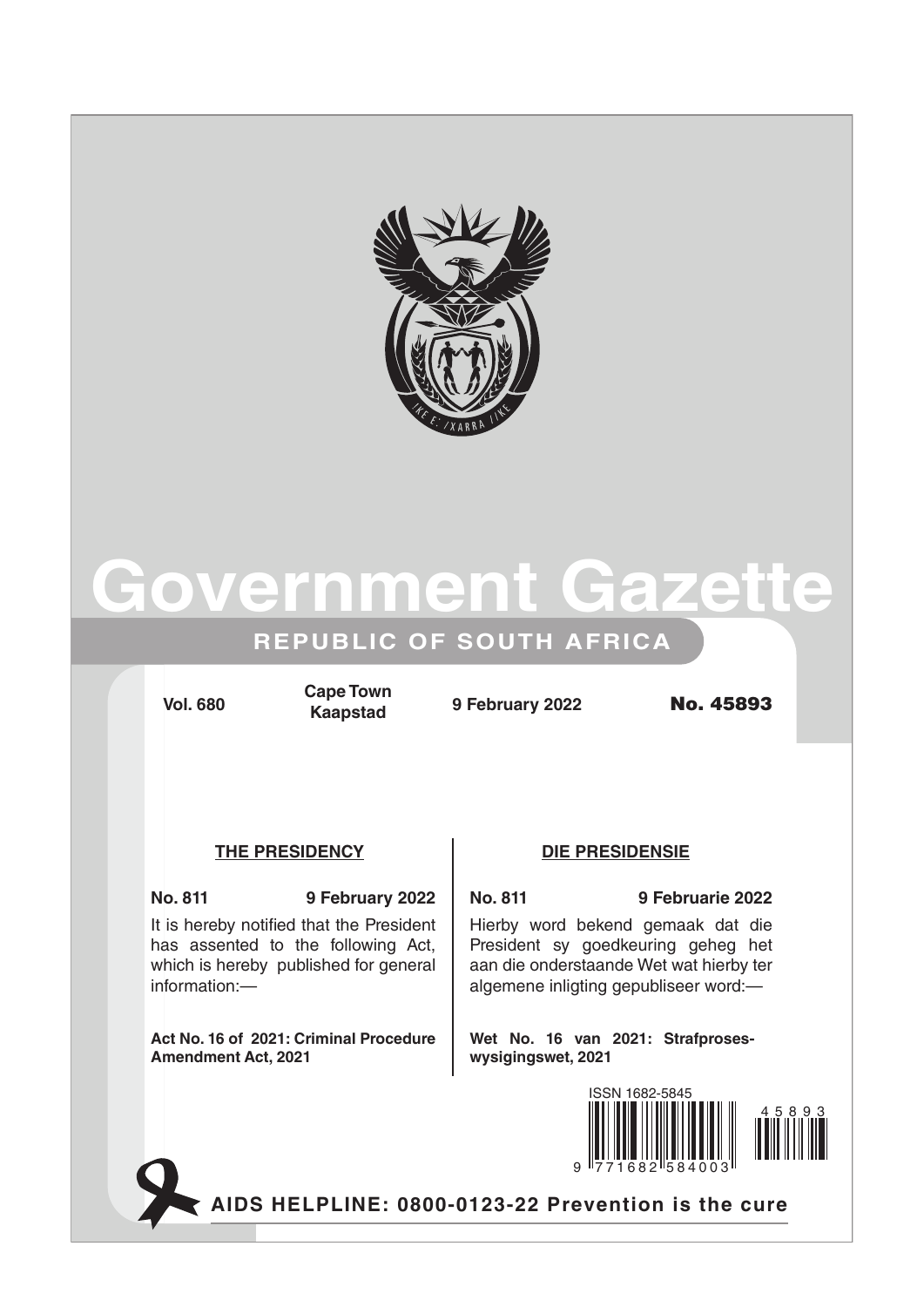**Act No. 16 of 2021** Criminal Procedure Amendment Act, 2021

2

### **GENERAL EXPLANATORY NOTE:**

Words underlined with a solid line indicate insertions in existing enactments.

*(English text signed by the President) (Assented to 4 February 2022)*

# **ACT**

**To amend the Criminal Procedure Act, 1977, so as to further regulate the publication of information which reveals or may reveal the identity of an accused, a witness or person against whom an offence has allegedly been committed who is under the age of 18 years; and to provide for matters connected therewith.**



## **Amendment of section 154 of Act 51 of 1977, as amended by section 12 of Act 33 of 1986, section 3 of Act 103 of 1987 and section 68 of Act 32 of 2007**

| 1. Section 154 of the Criminal Procedure Act, 1977, is hereby amended—                                                                   | 5  |
|------------------------------------------------------------------------------------------------------------------------------------------|----|
| by the substitution for subsection (3) of the following subsection:<br>(a)                                                               |    |
| "(3) $(a)$ No person shall before, during or at any stage after the                                                                      |    |
| conclusion of criminal proceedings, in any manner, including on any<br>social media or electronic platform publish any information which |    |
| reveals or may reveal the identity of—                                                                                                   | 10 |
| an accused who is or was under the age of 18 years at the time<br>(i)                                                                    |    |
| of the alleged commission of an offence;                                                                                                 |    |
| a witness who is or was under the age of 18 years at the time of<br>(ii)                                                                 |    |
| the alleged commission of an offence; or                                                                                                 |    |
| a person against whom an offence has allegedly been<br>(iii)<br>committed who is or was under the age of 18 years at the time            | 15 |
| of the alleged commission of the offence,                                                                                                |    |
| unless the publication of such information is authorized in terms of                                                                     |    |
| subsection (3B).                                                                                                                         |    |
| (b) Subject to paragraph $(a)$ , the presiding judge or judicial officer at                                                              | 20 |
| such criminal proceedings, may authorize the publication of as much of                                                                   |    |
| any information relating to the proceedings as he or she may deem fit, if                                                                |    |
| the publication thereof would in his or her opinion be just and equitable                                                                |    |
| and in the interest of any particular person."; and                                                                                      |    |
| by the insertion after subsection (3) of the following subsections:<br>(b)                                                               | 25 |
| "(3A) Notwithstanding subsection $(3)(a)$ , and in the event where                                                                       |    |
| substantial injustice would result and no other means are available,                                                                     |    |
| information may be published by a police official or by any other person,                                                                |    |
| who is authorized by the National Commissioner of the South African                                                                      |    |
| Police Service or a person delegated by him or her—                                                                                      | 30 |
| which reveals or may reveal the identity of an accused under the age<br>(a)                                                              |    |
| of 18 years, if—                                                                                                                         |    |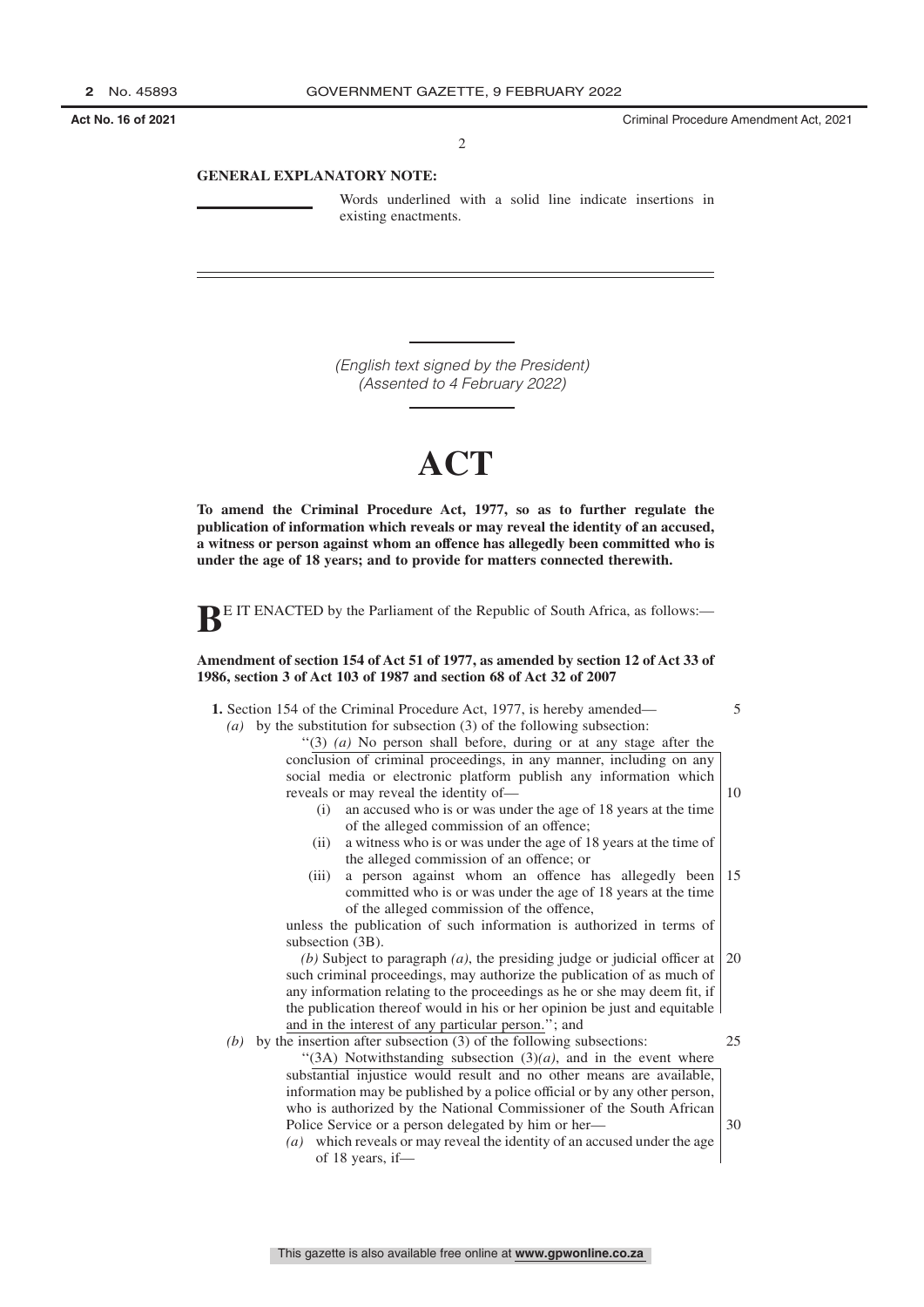Strafproseswysigingswet, 2021 **Wet No. 16 van 2021**

3

### **ALGEMENE VERDUIDELIKENDE NOTA:**

Woorde met 'n volstreep daaronder dui invoegings in bestaande verordenings aan.

*(Engelse teks deur die President geteken) (Goedgekeur op 4 Februarie 2022)*

# **WET**

**Tot wysiging van die Strafproseswet, 1977, ten einde die publikasie van inligting wat die identiteit van 'n beskuldigde, 'n getuie of 'n persoon teen wie 'n misdryf na bewering gepleeg is wat onder die ouderdom van 18 jaar is, openbaar of kan openbaar, verder te reël; en om voorsiening te maak vir aangeleenthede wat daarmee in verband staan.**



**D**AAR WORD BEPAAL deur die Parlement van die Republiek van Suid-Afrika, soos volg:—

**Wysiging van artikel 154 van Wet 51 van 1977, soos gewysig deur artikel 12 van Wet 33 van 1986, artikel 3 van Wet 103 van 1987 en artikel 68 van Wet 32 van 2007**

| $(a)$ deur subartikel (3) deur die volgende subartikel te vervang:<br>"(3) (a) Niemand mag voor, tydens of te eniger tyd na die afhandeling<br>van strafregtelike verrigtinge, op enige wyse, met inbegrip van enige<br>sosiale media of elektroniese platform, enige inligting publiseer wat die<br>identiteit openbaar of kan openbaar, van-<br>10<br>'n beskuldigde wat onder die ouderdom van 18 jaar is of was<br>(i)<br>ten tyde van die beweerde pleging van 'n misdryf;<br>'n getuie wat onder die ouderdom van 18 jaar is of was ten tyde<br>(ii)<br>van die beweerde pleging van 'n misdryf; of<br>'n persoon teen wie 'n misdryf na bewering gepleeg is, wat<br>15<br>(iii) | 5 |
|----------------------------------------------------------------------------------------------------------------------------------------------------------------------------------------------------------------------------------------------------------------------------------------------------------------------------------------------------------------------------------------------------------------------------------------------------------------------------------------------------------------------------------------------------------------------------------------------------------------------------------------------------------------------------------------|---|
|                                                                                                                                                                                                                                                                                                                                                                                                                                                                                                                                                                                                                                                                                        |   |
|                                                                                                                                                                                                                                                                                                                                                                                                                                                                                                                                                                                                                                                                                        |   |
|                                                                                                                                                                                                                                                                                                                                                                                                                                                                                                                                                                                                                                                                                        |   |
|                                                                                                                                                                                                                                                                                                                                                                                                                                                                                                                                                                                                                                                                                        |   |
|                                                                                                                                                                                                                                                                                                                                                                                                                                                                                                                                                                                                                                                                                        |   |
|                                                                                                                                                                                                                                                                                                                                                                                                                                                                                                                                                                                                                                                                                        |   |
|                                                                                                                                                                                                                                                                                                                                                                                                                                                                                                                                                                                                                                                                                        |   |
|                                                                                                                                                                                                                                                                                                                                                                                                                                                                                                                                                                                                                                                                                        |   |
|                                                                                                                                                                                                                                                                                                                                                                                                                                                                                                                                                                                                                                                                                        |   |
|                                                                                                                                                                                                                                                                                                                                                                                                                                                                                                                                                                                                                                                                                        |   |
| onder die ouderdom van 18 jaar is of was ten tyde van die                                                                                                                                                                                                                                                                                                                                                                                                                                                                                                                                                                                                                              |   |
| beweerde pleging van die misdryf,                                                                                                                                                                                                                                                                                                                                                                                                                                                                                                                                                                                                                                                      |   |
| tensy die publikasie van sodanige inligting ingevolge subartikel (3B)                                                                                                                                                                                                                                                                                                                                                                                                                                                                                                                                                                                                                  |   |
| gemagtig is.                                                                                                                                                                                                                                                                                                                                                                                                                                                                                                                                                                                                                                                                           |   |
| $(b)$ Behoudens paragraaf $(a)$ , kan die regter wat voorsit of die<br>20                                                                                                                                                                                                                                                                                                                                                                                                                                                                                                                                                                                                              |   |
| regterlike beampte by sodanige strafregtelike verrigtinge, die publikasie                                                                                                                                                                                                                                                                                                                                                                                                                                                                                                                                                                                                              |   |
| magtig van soveel van enige inligting betreffende die verrigtinge soos hy                                                                                                                                                                                                                                                                                                                                                                                                                                                                                                                                                                                                              |   |
| of sy goedvind, as die publikasie daarvan na sy of haar oordeel regverdig                                                                                                                                                                                                                                                                                                                                                                                                                                                                                                                                                                                                              |   |
| en billik en in die belang van enige bepaalde persoon sal wees."; en                                                                                                                                                                                                                                                                                                                                                                                                                                                                                                                                                                                                                   |   |
| $(b)$ deur die volgende subartikels ná subartikel $(3)$ in te voeg:<br>25                                                                                                                                                                                                                                                                                                                                                                                                                                                                                                                                                                                                              |   |
| "(3A) Ondanks subartikel $(3)(a)$ en waar dit tot wesenlike onreg sou                                                                                                                                                                                                                                                                                                                                                                                                                                                                                                                                                                                                                  |   |
| lei en geen ander middele beskikbaar is nie, kan inligting gepubliseer                                                                                                                                                                                                                                                                                                                                                                                                                                                                                                                                                                                                                 |   |
| word deur 'n polisiebeampte of enige ander persoon wat gemagtig is deur                                                                                                                                                                                                                                                                                                                                                                                                                                                                                                                                                                                                                |   |
| die Nasionale Kommissaris van die Suid-Afrikaanse Polisiediens of 'n                                                                                                                                                                                                                                                                                                                                                                                                                                                                                                                                                                                                                   |   |
| persoon deur hom of haar aangewys-<br>30                                                                                                                                                                                                                                                                                                                                                                                                                                                                                                                                                                                                                                               |   |
| (a) wat die identiteit van 'n beskuldigde onder die ouderdom van 18                                                                                                                                                                                                                                                                                                                                                                                                                                                                                                                                                                                                                    |   |
| jaar openbaar of kan openbaar, indien-                                                                                                                                                                                                                                                                                                                                                                                                                                                                                                                                                                                                                                                 |   |

This gazette is also available free online at **www.gpwonline.co.za**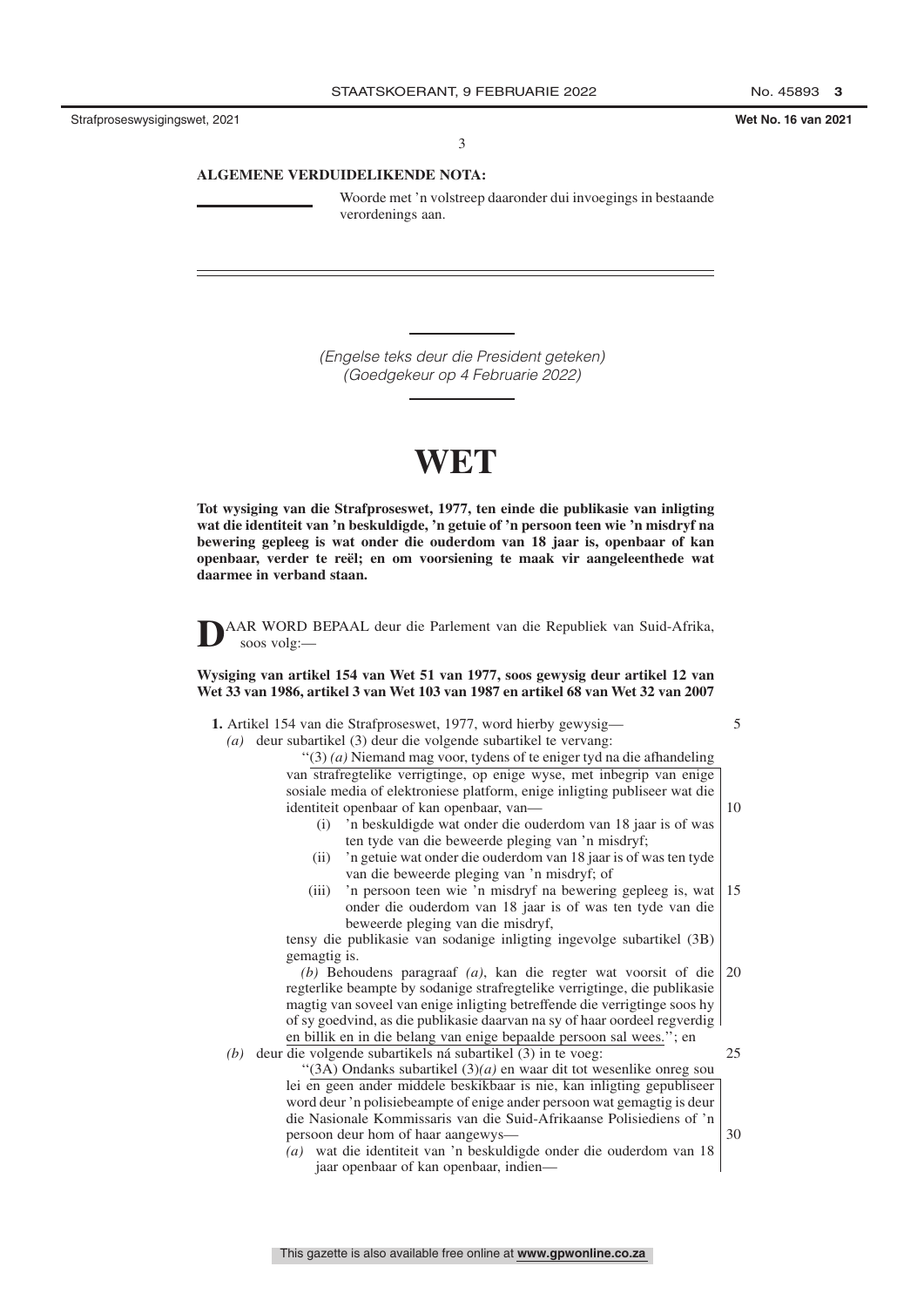**Act No. 16 of 2021** Criminal Procedure Amendment Act, 2021

4

|                                                                          | (i)                                                                      | (aa) there are reasonable grounds to suspect that the<br>accused committed an offence listed in Schedule 3 to<br>the Child Justice Act, 2008 (Act No. 75 of 2008), or an<br>offence which, if committed by an adult, would have                                                             | 5  |  |  |
|--------------------------------------------------------------------------|--------------------------------------------------------------------------|---------------------------------------------------------------------------------------------------------------------------------------------------------------------------------------------------------------------------------------------------------------------------------------------|----|--|--|
|                                                                          |                                                                          | justified a term of imprisonment exceeding 10 years; or<br>(bb) the accused escaped from lawful custody or any other<br>place of detention or was released on bail or a warning<br>and failed to appear or remain in attendance at the<br>proceedings, as contemplated in section $67(1)$ ; |    |  |  |
|                                                                          | (ii)                                                                     | the South African Police Service has been unsuccessful in<br>locating the whereabouts of the accused;                                                                                                                                                                                       | 10 |  |  |
|                                                                          | (iii)                                                                    | the information so published does not reveal the age of the<br>accused or the fact that the accused is involved in the<br>commission of the offence; and                                                                                                                                    |    |  |  |
|                                                                          | (iv)                                                                     | it is necessary as a measure to locate the whereabouts of the<br>accused:                                                                                                                                                                                                                   | 15 |  |  |
| (b)                                                                      |                                                                          | which reveals or may reveal the identity of a witness under the age                                                                                                                                                                                                                         |    |  |  |
|                                                                          |                                                                          | of 18 years, if-                                                                                                                                                                                                                                                                            |    |  |  |
|                                                                          | (i)                                                                      | it is necessary as a measure to locate the whereabouts of the<br>witness to obtain a statement from him or her concerning the<br>commission of any alleged offence, or to testify in criminal<br>proceedings; and                                                                           | 20 |  |  |
|                                                                          | (ii)                                                                     | the information so published does not reveal the age of the<br>person or the fact the he or she may be a witness at criminal<br>proceedings;                                                                                                                                                | 25 |  |  |
| (c)                                                                      |                                                                          | which reveals or may reveal the identity of a person under the age of                                                                                                                                                                                                                       |    |  |  |
|                                                                          |                                                                          | 18 years against whom an offence has allegedly been committed,                                                                                                                                                                                                                              |    |  |  |
|                                                                          | $if$ —                                                                   |                                                                                                                                                                                                                                                                                             |    |  |  |
|                                                                          | (i)                                                                      | it is necessary to locate the whereabouts of the person to<br>prevent harm to such a person; and                                                                                                                                                                                            | 30 |  |  |
|                                                                          | (ii)                                                                     | the information so published is reasonably necessary in the<br>circumstances to identify the person, or any other person<br>who may have relevant information about the alleged                                                                                                             |    |  |  |
| (d)                                                                      |                                                                          | offence or whereabouts of the person; or<br>which reveals or may reveal the identity of a person under the age of<br>18 years, whether or not an offence has allegedly been committed                                                                                                       | 35 |  |  |
|                                                                          | (i)                                                                      | against the person, if-<br>it is necessary to locate the whereabouts of the person to                                                                                                                                                                                                       |    |  |  |
|                                                                          |                                                                          | prevent harm to such a person; and                                                                                                                                                                                                                                                          |    |  |  |
|                                                                          | (ii)                                                                     | the information so published is reasonably necessary in the                                                                                                                                                                                                                                 | 40 |  |  |
|                                                                          |                                                                          | circumstances to identify the person, or any other person                                                                                                                                                                                                                                   |    |  |  |
|                                                                          |                                                                          | who may have relevant information about-<br>(aa) an alleged offence which may have been committed                                                                                                                                                                                           |    |  |  |
|                                                                          |                                                                          | against the person; or                                                                                                                                                                                                                                                                      |    |  |  |
|                                                                          |                                                                          | (bb) the whereabouts of the person.                                                                                                                                                                                                                                                         | 45 |  |  |
|                                                                          |                                                                          | $(3B)$ (a) The court before which criminal proceedings contemplated in                                                                                                                                                                                                                      |    |  |  |
|                                                                          |                                                                          | subsection (3) have been concluded may, on application of an accused, a                                                                                                                                                                                                                     |    |  |  |
|                                                                          |                                                                          | witness or a person contemplated in subsection $(3)(a)$ who has attained<br>the age of 18 years and where the court has granted an order that extends                                                                                                                                       |    |  |  |
|                                                                          |                                                                          | into adulthood, grant an order authorizing the publication of information                                                                                                                                                                                                                   | 50 |  |  |
|                                                                          |                                                                          | which reveals the identity of the applicant, if the court is satisfied that the<br>applicant understands the nature and effect of a court order in terms of                                                                                                                                 |    |  |  |
|                                                                          | this subsection.                                                         |                                                                                                                                                                                                                                                                                             |    |  |  |
| $(b)$ The High Court before which, or in whose area of jurisdiction, the |                                                                          |                                                                                                                                                                                                                                                                                             |    |  |  |
|                                                                          | criminal proceedings contemplated in subsection (3) have been con-<br>55 |                                                                                                                                                                                                                                                                                             |    |  |  |
|                                                                          | cluded may, on the application of an interested person, grant an order   |                                                                                                                                                                                                                                                                                             |    |  |  |

This gazette is also available free online at **www.gpwonline.co.za**

of a person contemplated in subsection (3)*(a)*.

authorizing the publication of information which may reveal the identity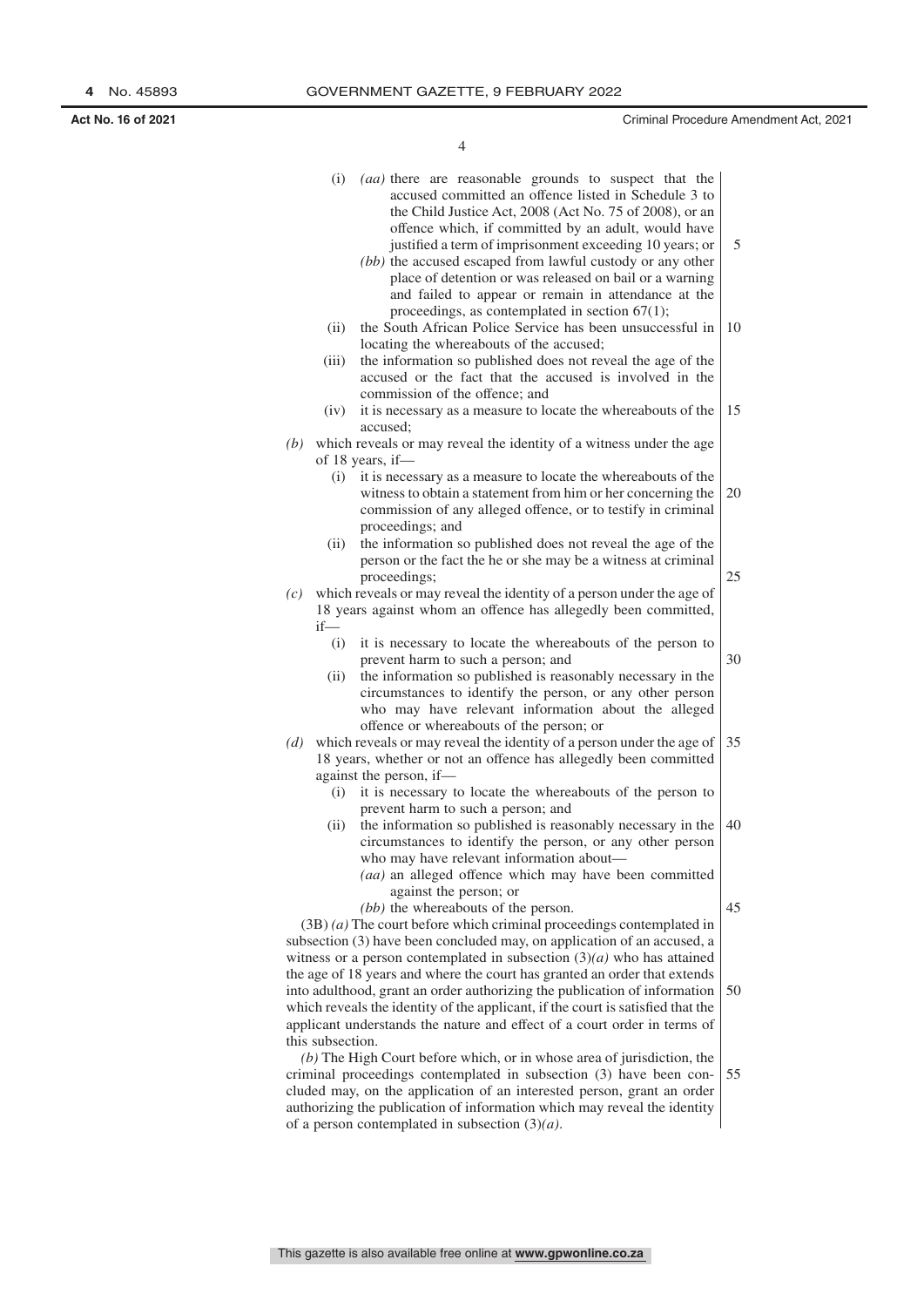Strafproseswysigingswet, 2021 **Wet No. 16 van 2021**

5

| (i)                  | (aa) daar redelike gronde is om te vermoed dat die<br>beskuldigde 'n misdryf gepleeg het wat in Bylae 3 tot<br>die 'Child Justice Act, 2008' (Wet No. 75 van 2008),<br>genoem word of 'n misdryf gepleeg het wat, indien 'n<br>volwassene dit gepleeg het, 'n gevangenisstraf van<br>meer as 10 jaar sou regverdig; of                      | 5  |
|----------------------|---------------------------------------------------------------------------------------------------------------------------------------------------------------------------------------------------------------------------------------------------------------------------------------------------------------------------------------------|----|
|                      | (bb) die beskuldigde uit wettige bewaring of enige ander<br>plek van aanhouding ontsnap het of op borgtog of met<br>'n waarskuwing vrygelaat is en versuim het om by die<br>verrigtinge te verskyn of teenwoordig te bly, soos in<br>artikel $67(1)$ beoog;                                                                                 | 10 |
| (ii)<br>(iii)        | die Suid-Afrikaanse Polisiediens nie die beskuldigde kon<br>opspoor nie;<br>die aldus gepubliseerde inligting nie die ouderdom van die                                                                                                                                                                                                      |    |
| (iv)                 | beskuldigde of die feit dat die beskuldigde in die pleging<br>van die misdryf betrokke is, openbaar nie; en<br>dit nodig is as 'n maatreël om die beskuldigde op te spoor;                                                                                                                                                                  | 15 |
| (b)                  | wat die identiteit van 'n getuie onder die ouderdom van 18 jaar                                                                                                                                                                                                                                                                             |    |
|                      | openbaar of kan openbaar, indien-                                                                                                                                                                                                                                                                                                           |    |
| (i)                  | dit nodig is as 'n maatreël om die getuie op te spoor ten<br>einde 'n verklaring van hom of haar te kry oor die pleging<br>van enige beweerde misdryf, of om in strafregtelike<br>verrigtinge te getuig; en                                                                                                                                 | 20 |
| (ii)                 | die inligting aldus gepubliseer nie die ouderdom van die<br>persoon of die feit dat hy of sy 'n getuie by strafregtelike<br>verrigtinge kan wees, openbaar nie;                                                                                                                                                                             | 25 |
| (c)                  | wat die identiteit openbaar of kan openbaar van 'n persoon onder                                                                                                                                                                                                                                                                            |    |
|                      | die ouderdom van 18 jaar teen wie 'n misdryf na bewering gepleeg                                                                                                                                                                                                                                                                            |    |
| is, indien-          |                                                                                                                                                                                                                                                                                                                                             |    |
| (i)                  | dit nodig is om die persoon op te spoor ten einde leed aan<br>sodanige persoon te voorkom; en                                                                                                                                                                                                                                               | 30 |
| (ii)                 | die inligting wat aldus gepubliseer is, onder die<br>omstandighede redelikerwys nodig is om die persoon te<br>identifiseer, of enige ander persoon te identifiseer wat<br>moontlik tersaaklike inligting kan hê oor die beweerde<br>misdryf of waar die persoon is; of                                                                      | 35 |
| (d)                  | wat die identiteit van 'n persoon onder die ouderdom van 18 jaar<br>openbaar of kan openbaar, hetsy 'n misdryf teen die persoon                                                                                                                                                                                                             |    |
|                      | gepleeg is al dan nie, indien-                                                                                                                                                                                                                                                                                                              |    |
| (i)                  | dit nodig is om die persoon op te spoor ten einde leed aan<br>sodanige persoon te voorkom; en                                                                                                                                                                                                                                               | 40 |
|                      | (ii) die inligting wat aldus gepubliseer is, onder die<br>omstandighede redelikerwys nodig is om die persoon te<br>identifiseer, of enige ander persoon te identifiseer wat<br>moontlik tersaaklike inligting kan hê oor-<br>(aa) 'n beweerde misdryf wat moontlik teen die persoon<br>gepleeg is; of                                       | 45 |
|                      | $(bb)$ waar die persoon is.<br>$(3B)$ (a) Die hof waar strafregtelike verrigtinge bedoel in subartikel<br>(3) afgehandel is, kan, op aansoek van 'n beskuldigde, 'n getuie of 'n<br>persoon in subartikel $(3)(a)$ beoog, wat die ouderdom van 18 jaar bereik<br>het en waar die hof 'n bevel uitgereik het wat strek tot in volwassenheid, | 50 |
| subartikel verstaan. | 'n bevel toestaan wat die publikasie magtig van inligting wat die<br>identiteit van die applikant openbaar, indien die hof oortuig is dat die<br>aansoeker die aard en uitwerking van 'n hofbevel ingevolge hierdie                                                                                                                         | 55 |
| kan openbaar.        | $(b)$ Die Hoë Hof waar, of in wie se regsgebied, die strafregtelike<br>verrigtinge beoog in subartikel (3) afgehandel is, kan op aansoek van 'n<br>belanghebbende persoon, 'n bevel toestaan wat die publikasie magtig<br>van inligting wat die identiteit van 'n persoon beoog in subartikel $(3)(a)$                                      | 60 |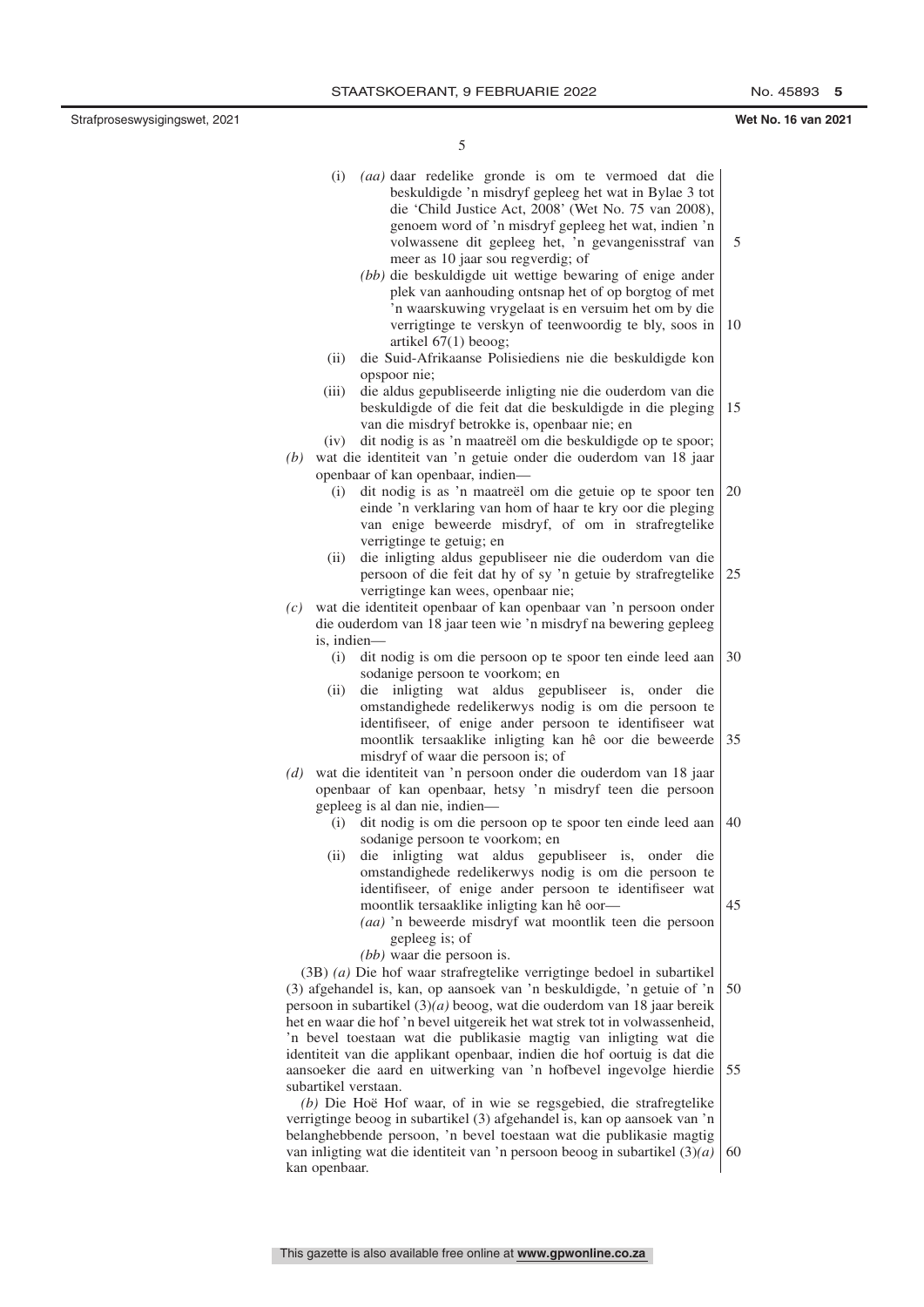#### **Act No. 16 of 2021** Criminal Procedure Amendment Act, 2021

6

*(c)* In determining whether an order may be granted, a court referred to in paragraph *(a)* or *(b)* must take into account all relevant factors, including—

(i) the nature of the charges against the accused; (ii) the age of the persons referred to in subsection  $(3)(a)$ ; (iii) the period which has elapsed since completion of the criminal proceedings and the application; (iv) the interest of the public or any person or category of persons in the publication of such information; (v) the interest of society to encourage the reporting of offences and the participation of witnesses and victims of offences in criminal justice processes; (vi) the likelihood that the publication of such information, which reveals the identity of a person contemplated in subsection  $(3)(a)$ , will also reveal the identity of any other person contemplated in subsection  $(1)$ ,  $(2)$ ,  $(3)(a)$  or  $(5)$ ; (vii) the nature and extent of any hardship that a person contemplated in subsection (3)*(a)* or any person related to such person may suffer if such information is published; and (viii) the effect of the order on— *(aa)* a person's freedom of expression; and *(bb)* the dignity, security and privacy of a person referred to in subsection  $(3)(a)$  or any person related to such person. *(d)* A court may, if it deems it in the interest of the administration of justice, hold a hearing to determine whether an order should be granted. *(e)* A hearing contemplated in paragraph *(d)* must take place behind closed doors and no person shall be present at such hearing, unless his or her presence is necessary in connection with such hearing or is authorized by the court. *(f)* The verdict of the court must be delivered in open court: Provided that the court may decline to state in open court all or any of the facts, reasons or other considerations that it has taken into account in reaching its verdict, if it is of the opinion that the identity of a person contemplated in subsection (3)*(a)* may be revealed thereby.  $(g)$  No person shall in any manner disclose-(i) the contents of an application; (ii) any evidence taken, information provided or submissions made at the hearing; or (iii) any other information that may reveal the identity of a  $\vert$  40 person contemplated in subsection (3)*(a)*, unless it is authorized by the court or required in the course of further legal proceedings relating to the hearing or in the course of the administration of justice.''. **Short title and commencement** 5 10 15 20  $25$ 30 35 45

**2.** This Act is called the Criminal Procedure Amendment Act, 2021, and comes into operation on the date of publication in the *Gazette*.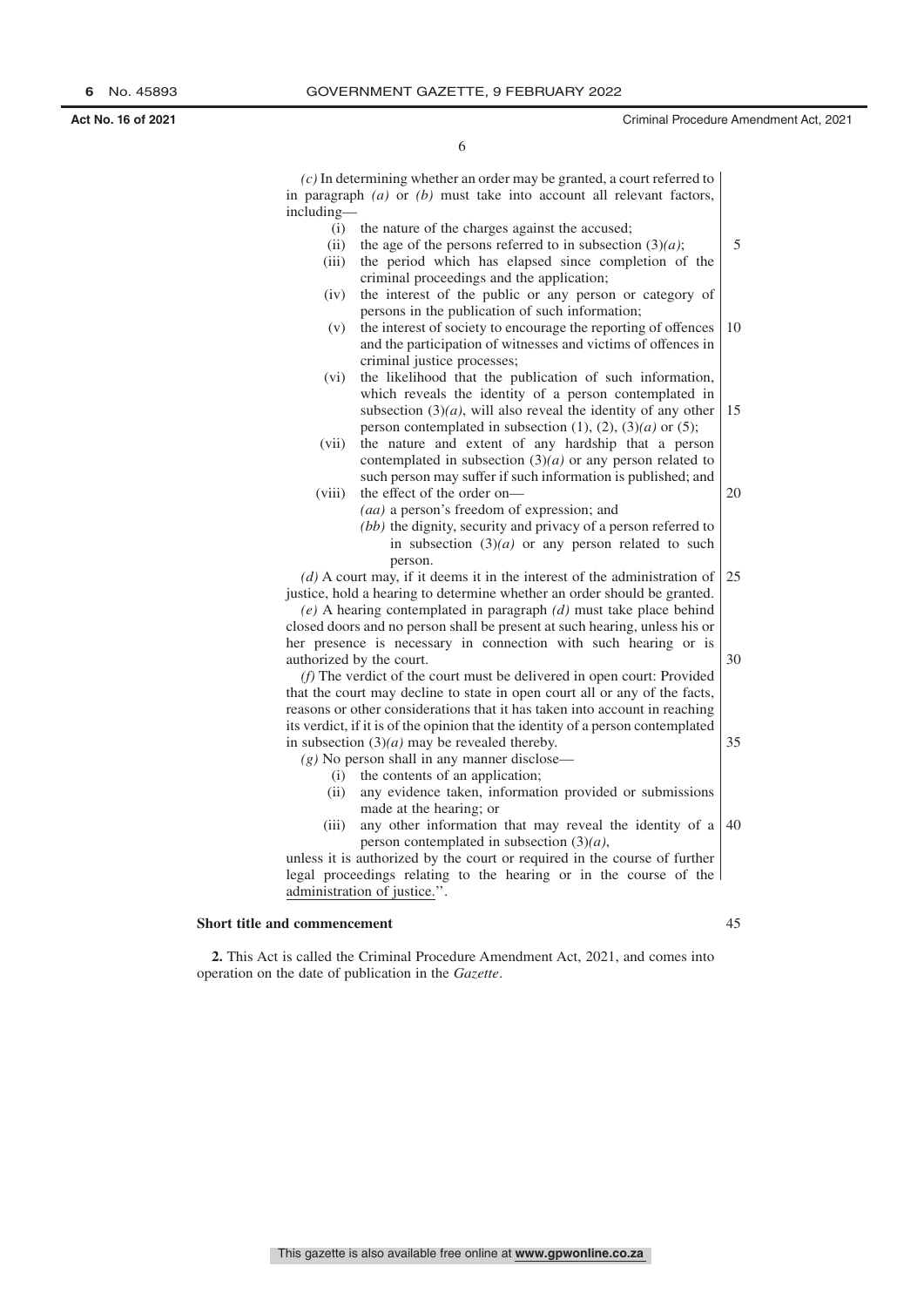Strafproseswysigingswet, 2021 **Wet No. 16 van 2021**

5

7

*(c)* By beslissing of 'n bevel toegestaan kan word, moet 'n hof bedoel in paragraaf *(a)* of *(b)* alle tersaaklike faktore in ag neem, met inbegrip van—

- (i) die aard van die aanklagte teen die beskuldigde;
- (ii) die ouderdom van die persone in subartikel (3)*(a)* bedoel;
- (iii) die tydperk wat sedert die afhandeling van die strafregtelike verrigtinge en die aansoek verloop het;
- (iv) die belange van die publiek of enige persoon of kategorie van persone in die publikasie van sodanige inligting;
- (v) die belang van die samelewing om die aanmelding van misdrywe en die deelname van getuies en slagoffers van misdrywe in strafregtelike prosesse aan te moedig; 10
- (vi) die waarskynlikheid dat die publikasie van sodanige inligting, wat die identiteit van 'n persoon beoog in subartikel (3)*(a)* openbaar, ook die identiteit van enige ander persoon beoog in subartikel (1), (2), (3)*(a)* of (5) sal openbaar; 15
- (vii) die aard en omvang van enige ontbering waaraan 'n persoon in subartikel (3)*(a)* beoog of enige persoon wat aan sodanige persoon verwant is, blootgestel kan word indien sodanige inligting gepubliseer word; en 20

#### (viii) die uitwerking van die bevel op— *(aa)* 'n persoon se vryheid van uitdrukking; en *(bb)* die waardigheid, veiligheid en privaatheid van 'n persoon in subartikel (3)*(a)* bedoel of enige persoon  $25$

wat aan daardie persoon verwant is. *(d)* 'n Hof kan, as die hof dit in die belang van die regspleging goedvind, 'n verhoor hou om te beslis of 'n bevel toegestaan moet word. *(e)* 'n Verhoor in paragraaf *(d)* bedoel, moet agter geslote deure plaasvind en niemand mag by sodanige verhoor teenwoordig wees nie, tensy sy of haar teenwoordigheid nodig is in verband met sodanige verhoor of deur die hof gemagtig word. 30

*(f)* Die uitspraak van die hof moet in 'n ope hof gelewer word: Met dien verstande dat die hof kan weier om in ope hof alle of enige van die feite, redes of ander oorwegings wat die hof in ag geneem het in die bereiking van die uitspraak, indien die hof van oordeel is dat die identiteit van 'n persoon in subartikel (3)*(a)* beoog, daardeur openbaar kan word. 35

- *(g)* Niemand mag op enige wyse—
	- (i) die inhoud van 'n aansoek;
	- (ii) enige getuienis afgeneem, inligting voorsien of voorleggings by die verhoor gemaak; of 40
	- (iii) enige ander inligting wat die identiteit van 'n persoon beoog in subartikel (3)*(a)* kan openbaar,

openbaar nie, tensy dit deur die hof gemagtig is of in die loop van verdere verrigtinge betreffende die verhoor of in die loop van die regspleging 45 vereis word.''.

#### **Kort titel en inwerkingtreding**

**2.** Hierdie Wet heet die Strafproseswysigingswet, 2021, en tree in werking op die datum van publikasie in die *Staatskoerant*.